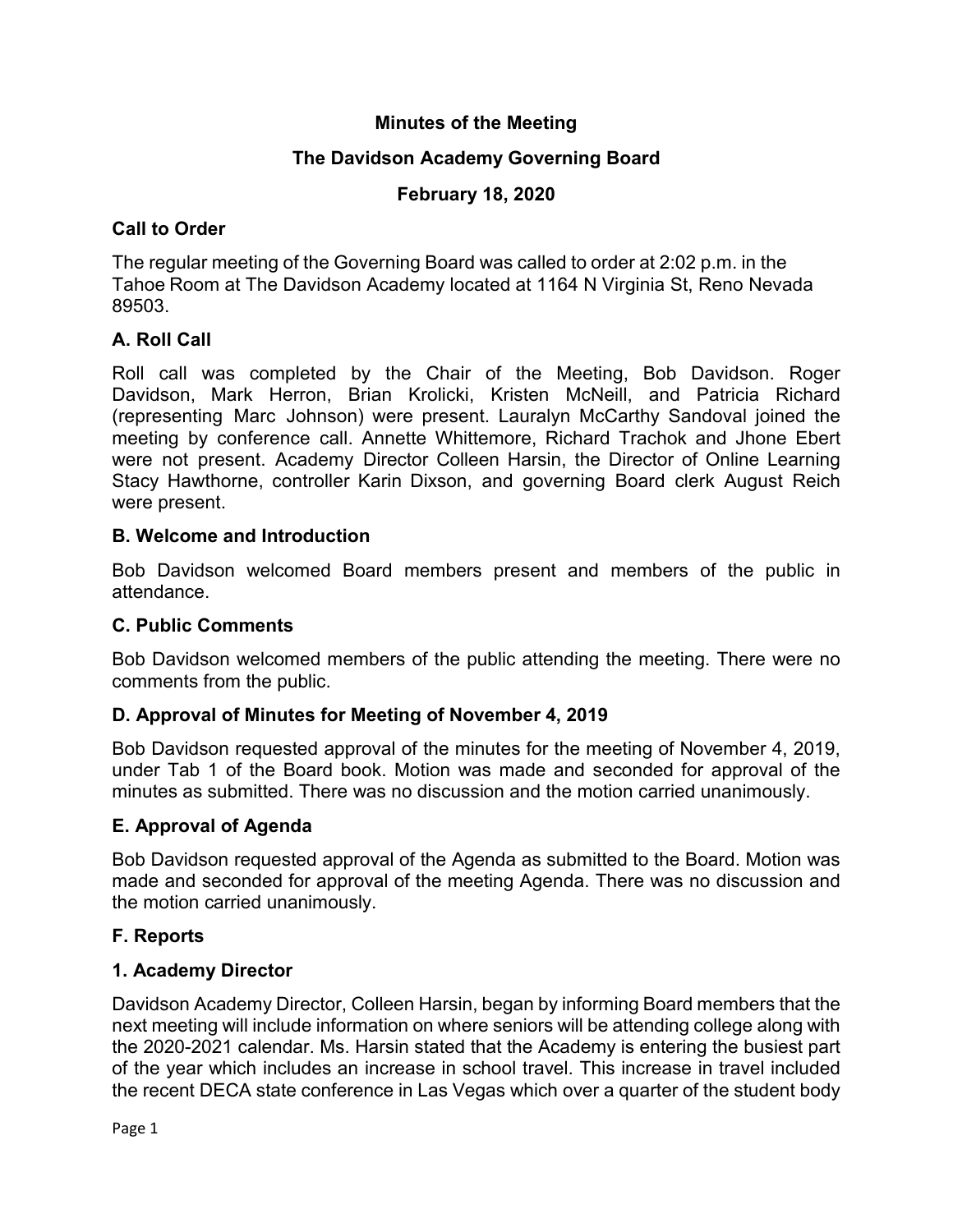participated in. Bob Davidson asked for an explanation of DECA. Ms. Harsin asked August Reich, the DECA advisor, to explain. Mr. Reich explained that DECA prepares students for competitive events in Marketing, Business Administration, Entrepreneurship, and Hospitality. Ms. Harsin told Board members that majority of the students qualified for the international conference scheduled for later this semester.

Ms. Harsin explained that the students recently completed a survey to determine what the Academy is doing well and items students would like to see change. Ms. Harsin told the Board members that individual student responses were confidential and are not going to be given to the Board at this time. The results from the survey put an emphasis on making events that separate the middle and high school age students. The current action to address this is to have the spring dance be a high school formal while also adding an event for middle school students. Ms. Harsin mentioned that of the 135 students enrolled only 15 students did not respond to the survey. Bob Davidson stated that unlike other schools, students at the Davidson Academy have input regarding what clubs are offered. Bob Davidson then asked if community crusaders are still an active club. Ms. Harsin explained that there is not a club with the title community crusaders but there are still student led clubs that focus on helping the community. Some of these clubs include Print 3D Club, GECKO, Math Counts, Science Bowl, DECA, and Science Olympiad. Ms. Harsin explained that the larger competition clubs which are DECA and Science Olympiad are now classes with a curriculum. These two platforms are made possible because of help from parent volunteers which has brought the community closer together.

Ms. Harsin told the Board that the schools current population is 135 students. While this is lower than normal, the Davidson Academy has accepted 20 students from this year's assessment and 16 of these students have committed to enroll for the next school year. The assessment team has also recently assessed another 15 students and plan to assess more students throughout the remaining assessment dates this school year. Ms. Harsin explained that due to the amount of students assessing, she will have updated acceptance numbers at the next meeting scheduled on May 26<sup>th</sup>. Bob Davidson asked what percentage of students who assess become students? Ms. Harsin stated about 50% of the students who assess become students with a portion of the students assessing more than one time.

Ms. Harsin referred to tab 2 of the board book to discuss the Academy's current sitation with accreditation. The accrediting body of the Davidson Academy is AdvancEd, which recently merged with Measured Progress creating Cognia. Ms. Harsin explained that the school accreditation was originally extended to the 2020-2021 but because the Academy was not classified as a school needing improvement, the accreditation was extended to June 2024. Bob Davidson asked if there are any obstacles that the Davidson Academy could face with accreditation. Ms. Harsin explained that there have not been any issues in the past and that the local reviewing team understands that the Academy is different than most other schools.

Ms. Harsin referred to tab 3 of the board book to discuss the U.S. Presidential Scholars Program. Ms. Harsin began by pointing out that two students who were originally listed have been removed from the list. The first student, Ellie Huh, has postponed graduating until 2021. The second student, May Thein, transferred to a school in California. The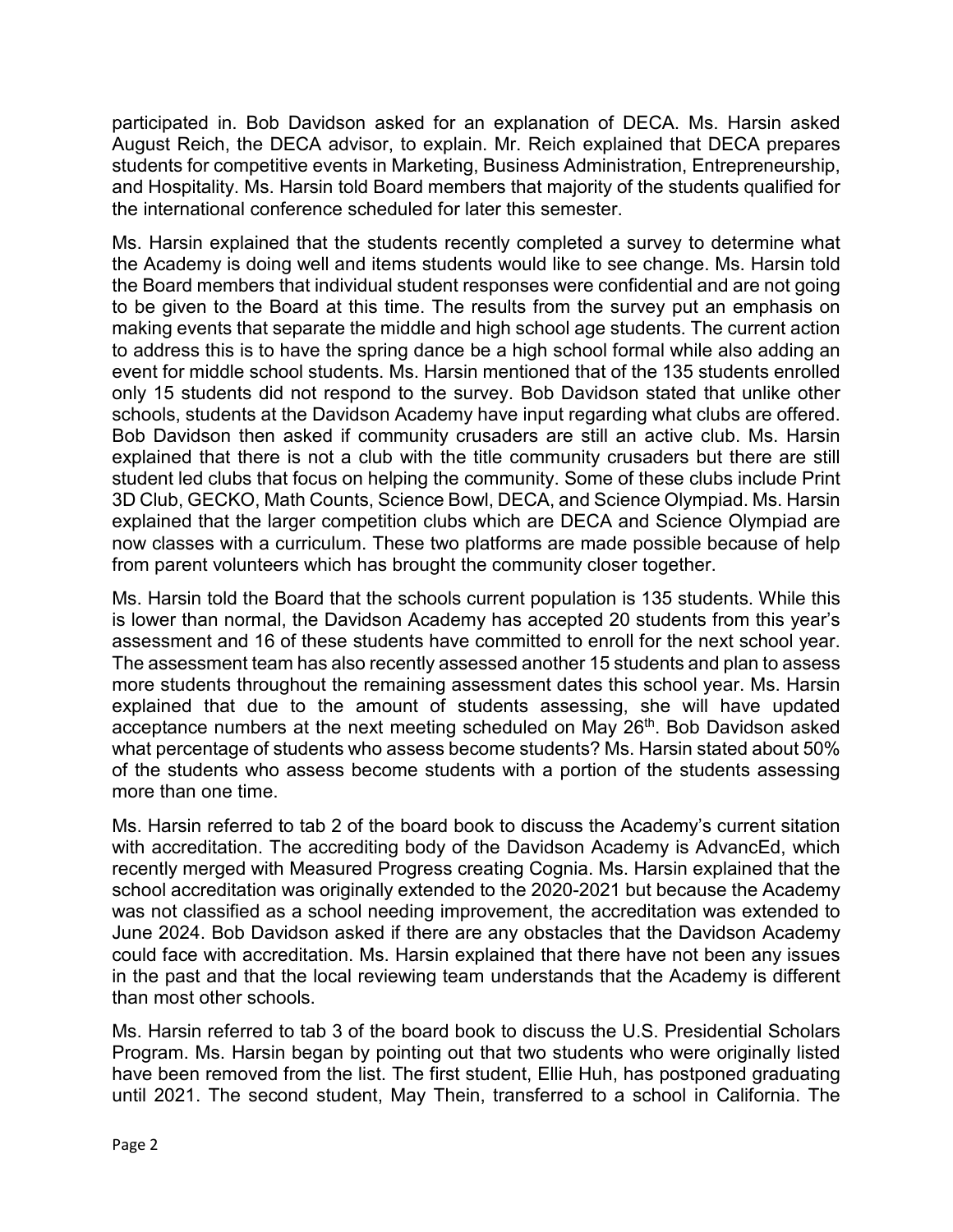remainder of the students listed are eligible to continue their application for the US Presidential Scholarship.

Ms. Harsin referred to tab 4 of the board book to discuss updates regarding National Merit Scholarship finalists. The students listed are graduating seniors who are eligible to receive direct scholarships. Ms. Harsin stated that there will be more information regarding student scholarships at the next board meeting.

#### **2. Director of Online Learning**

Ms. Hawthorne referred to tab 5 of the board book to discuss course feedback surveys. Ms. Hawthorne explained that students complete one of these surveys for each class they are enrolled in. The survey includes optional student comments and a 5-point scale with 5 being strongly agree and 1 being disagree. For the fall semester there were 189 survey responses. These responses were reviewed, and student names were removed by Ms. Hawthorne before giving the feedback to instructors.

Ms. Hawthorne explained that the surveys are divided into three domains. The first domain is the course content in Blackboard which is primarily the instructional materials. This portion of the survey provided mixed results about Blackboard with some comments being helpful to instructors. The next domain from the survey focused on live sessions. Ms. Hawthorne explained that the live sessions are what make this online campus unique and the scores from this section reflect the positive impact the sessions have on students. Ms. Hawthorne discussed the third domain which has students rate the effectiveness of their instructors. This portion of this survey averaged the highest scores. Ms. Hawthorne then focused on the section of the survey regarding technology issues. The survey results show that 13% had minor issues with Blackboard and 18% had minor issues with Zoom.

Bob Davidson asked Ms. Hawthorne to provide a list of courses offered at the online campus. Ms. Hawthorne told Board members where this information is listed on the public website and that the online campus has majority of the classes offered at the Davidson Academy with the exception of Advanced Rhetoric which is currently being developed along with adding new electives. Ms. Hawthorne explained the process of building signature courses which takes about 300 person hours. Bob Davidson asked if Davidson Online has used MIT as a resource. Ms. Hawthorne stated that a current online student in Las Vegas tested out of Calculus 3 and is taking Differential Equations through our partnership with MIT.

Ms. Hawthorne told Board members that the Davidson Academy Online campus continues to have all online courses approved for A-G credit from the University of California system. The Online campus just had their first course approved by the UC for visual and performing arts credit. This means that Online campus students who live in California can now graduate from the Davidson Academy and meet all the UC requirements. Bob Davidson asked if there have been similar issues with any other states. Ms. Hawthorne explained that California is the only state with this specific requirement.

Ms. Hawthorne referred to tab 6 of the board book to discuss recruiting. This tab displays a chart showing a 117% increase in applications from February 2019 to February 2020. Bob Davidson asked how many applicants are accepted. Ms. Hawthorne stated that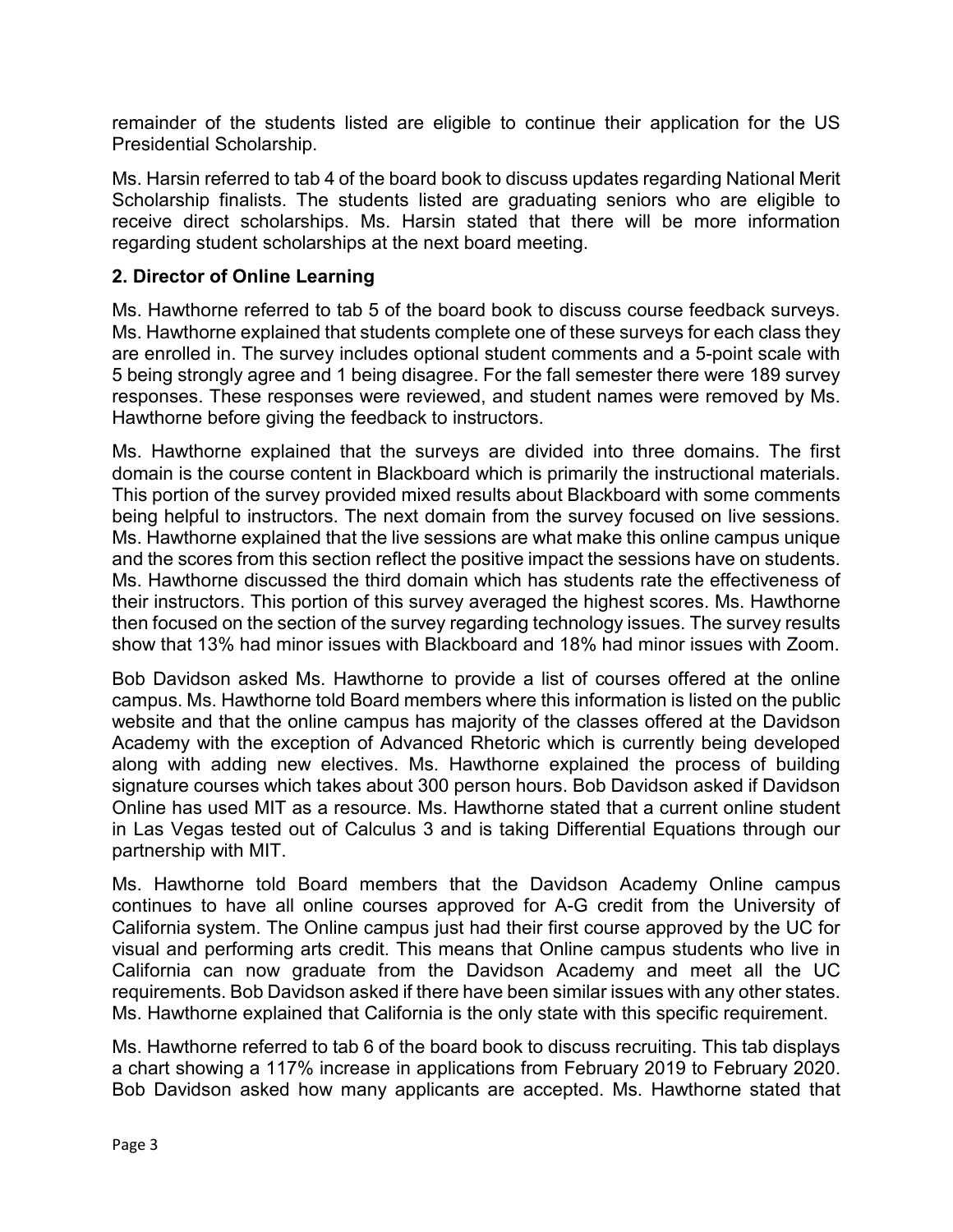about 50% of the students who assess are accepted and in the last two years 100% of the students who have been accepted enroll. Ms. Hawthorne stated that the increase in applicants led the Online campus to add more assessments in April and May.

Ms. Hawthorne discussed new monthly open houses. These open houses include panels with current students and their parents who want to share their stories about the Online campus. Along with the open houses, the Online team is hosting in-person regional recruiting events in select cities across the U.S. Ms. Hawthorne spoke about the success of these events by stating that one of the newly enrolled students is from Orlando, Florida and attended the in-person event.

Ms. Hawthorne referred to the back pocket of the board book to discuss the Online Learning Infographic. This handout is a tool used to help prospective families compare the different online programs. This infographic is divided into 6 domains which are level, time, support services, application process, assessment process, and tuition. Ms. Hawthorne noted that the Davidson Explore program, located in the first column, is run by the Davidson Institute and is a great alternative for students not ready for the full Academy experience yet.

Ms. Hawthorne referred back to tab 6 stating that the average age of accepted students is 13.1 years old. Ms. Hawthorne told Board members that they recently accepted their first students from Florida and Maryland. Both of these students have already enrolled for the 2020-2021 academic year.

Ms. Hawthorne recognized a Davidson Academy Online instructor, Dr. Potts, who recently won an Exemplary Course Program Award from Blackboard.

Ms. Hawthorne spoke about the recent winter retreat in Houston which gave students and parents the opportunity to meet in person. Bob Davidson and Brian Krolicki asked if the school was still using telepresence robots. Ms. Hawthorne responded affirmatively and told the Board of a teleconferencing award she is applying for with the International Society for Technology in Education (ISTE). Brian Krolicki asked if the school is looking to acquire more robots. Ms. Hawthorne explained that the original budget was to purchase two robots this current school year but after negotiating a price they were able to purchase four with the money budgeted. Bob Davidson asked if the online school continues to create more classes if the robots could possibly be used for UNR courses. Ms. Hawthorne explained that one of the online students will attend graduation using a robot this year and that it is possible to use the robots at UNR in the future.

#### **3. Media and Outreach**

Ms. Hawthorne referred to tab 7 to discuss the media and outreach report. Ms. Hawthorne explained that there is a new section included in the report titled Notable Website Mentions. This section lists websites that have included the Davidson Academy in their articles. Ms. Hawthorne stated that the Nevada Governor retweeted a Davidson Academy post regarding Jason Liu. Ms. Hawthorne then discussed the monthly eNewsletter that is sent out monthly to more than 15,000 recipients. Ms. Hawthorne explained that Academy tours have concluded for the year, there is one more scheduled date for an in person event, and one remaining Online open house. Ms. Hawthorne told Board members that